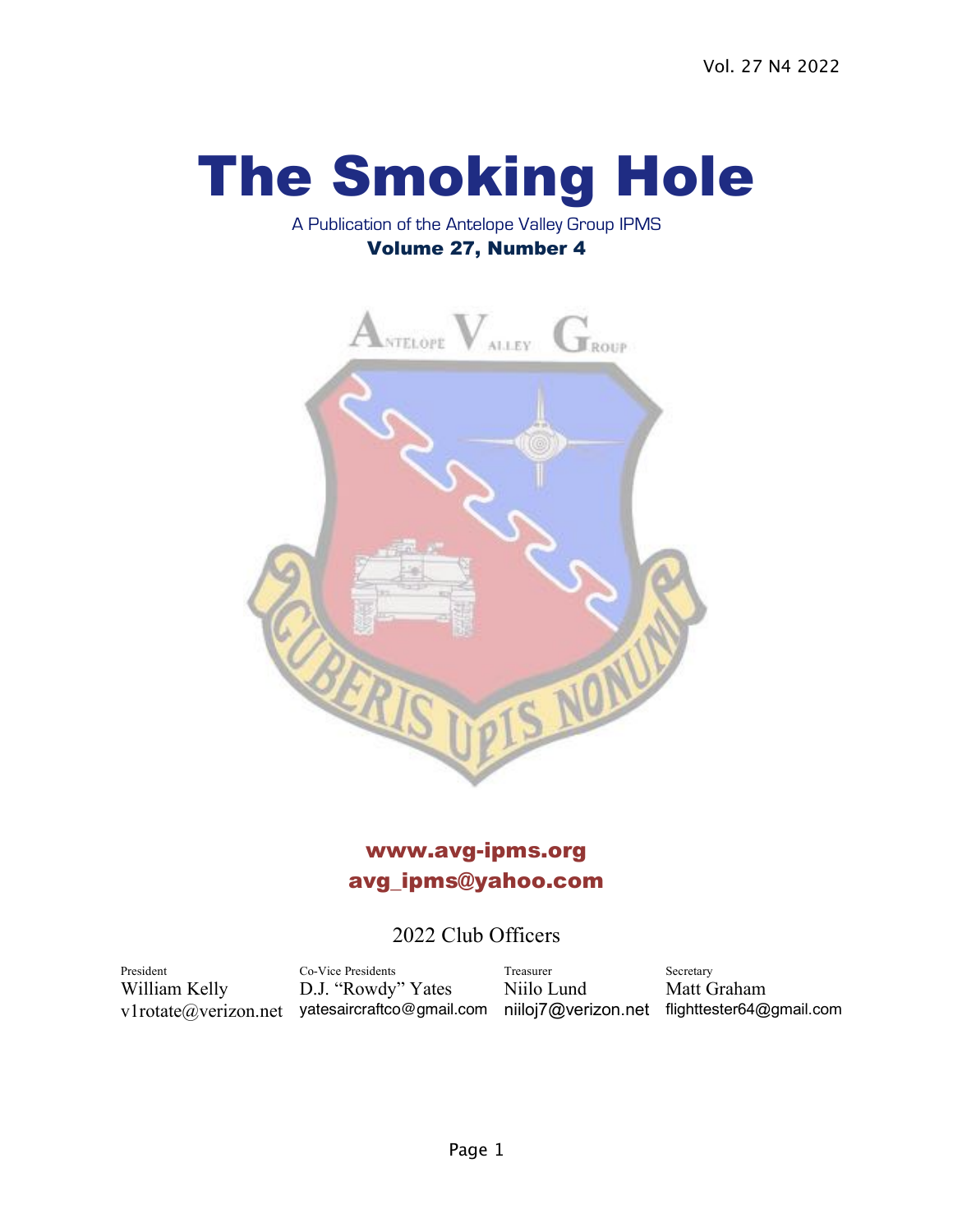# Club News and Business

# APRIL MEETING 1:00 - 4:00 pm APRIL 16, AT DESERT CHRISTIAN HIGH SCHOOL, LANCASTER

#### March Meeting General Meeting Notes:

For March, we convened our first meeting in our new meeting space

#### Latest Club Status

We finally have a permanent venue! Profound thanks to former-Veep Jay for negotiating the use of his classroom at Desert Christian High School. It's really an excellent meeting space, and now we can start getting back into a "new normal" routine.

#### April Meeting

The April meeting will be at our new Desert Christian meeting site. The meeting room is portable classroom C-1 in the rear of the campus. Entry is through the gate at the parking lot on the corner of 24<sup>th</sup> West and K-8. Because of security concerns, the gate will only be open from just prior to 1pm to about 1:30. If you arrive after that time, call 661-860-5573 and someone will let you in.

#### Club Dues for 2022

Now that we have a permanent meeting place, it's time to resume collecting dues. Dues are still \$36 for a year. Please try to be prompt.

#### 2022 Desert Classic

Getting much closer to our first contest in 3 years. Outstanding news is that we now have a confirmed venue. Once again, former-Veep Jay has confirmed that the gymnasium at Desert Christian High School is available for the proposed date of our contest and we are welcome to use it. Once again, thanks to Jay!

We had further discussion of the contest theme. The members in attendance felt the suggested theme of "Third Times a Charm" was excessively vague and open-ended. After some lively discussion, we settled on "Zoo in 2022" which we defined as any model with an animal name or paint scheme. We also confirmed "75<sup>th</sup> Anniversary of the U.S. Air Force" as a special award. We also decided to postpone the Gundam test category until next year's contest.

With the venue and categories now cemented, we can proceed with finalizing and distributing the contest flyer

#### Club Website Updated

Brian had given the club web page a much-needed update. He's done a fantastic job. Check it out!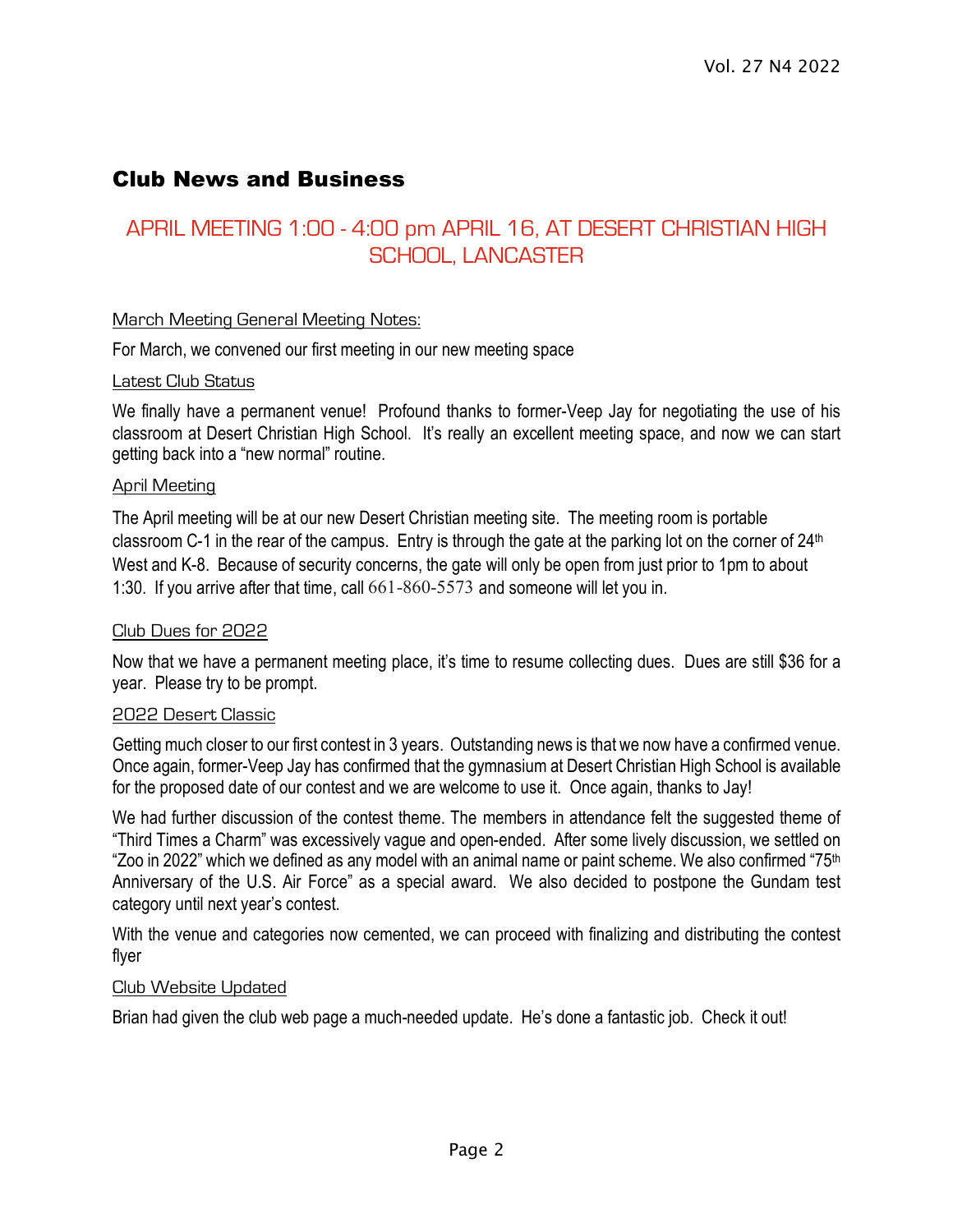#### Updated Group Membership Picture

Speaking of the website, the group picture of the club members is seriously out of date. We're planning on taking an updated picture at this month's meeting, so if you have an AVG club shirt, please wear it to the meeting.

#### Upcoming In-House Contests

We still have 2 postponed in-house contests, "Jurassic Plastic" and "Your Personal/Professional Experience". "Jurassic Plastic" is the same rules as always – build a pre-1980 kit OOB. "Personal/Professional Experience" is to build a model of something from your life or career (and airplane you flew or tested, a favorite car you owned, a ship you served on, etc.)

Were currently planning "Personal/Professional Experience" for June and "Jurassic" for August.

#### Models for Ukraine

I'm sure all of us are shocked and dismayed by the situation in Ukraine. No doubt you have seen the message of support from IPMS/USA, but in case you haven't, I'm reproducing it here:

#### To All IPMS/USA Members,

Many of us are shocked and saddened by the conflict in Ukraine. Just over a month ago Ukrainians were living their lives in peace and suddenly their cities are being destroyed, fellow citizens are dying, and many are fleeing for safety in bordering countries. Truly tragic and unnecessary.

Ukraine is the home of many great model companies. I've received several emails from IPMS/USA members asking how they can help not only these modeling companies but also those in need in Ukraine.

How can we help? There are many ways. You can contribute individually, as a chapter or in the case of the folks from Red River Modelers, at their RiverCon-2022 show from which they donated 10% (\$532) of their proceeds to Samaritans Purse

(https://www.samaritanspurse.org/our-ministry/ukraine response)

There are many organizations which one can donate to. There's a good article from Forbes highlighting how one can donate to those in

Ukraine, https://www.forbes.com/advisor/personal-finance/donate-relief-to-ukraine/. I would highly recommend that one review the organization you want to donate to at this link:

Charity Navigator: https://www.charitynavigator.org/. Charity Navigator shows which groups are legitimate and the percentage of each dollar donated that goes to those in need. During a crisis like Ukraine and other natural disasters, the scammers come out willing to steal money of those in need.

Below is a list of the model companies in Ukraine. No one knows the status of these, but many have been warehousing and distributing their products from neighboring countries like Poland and Hungary.

Finally, a UK Publishing Company, Inside the Armor, is publishing a book called "Models for Ukraine". All the models in the book were built by Ukrainian modelers. THE FULL PROFITS FROM THIS BOOK will be donated to the Disasters Emergency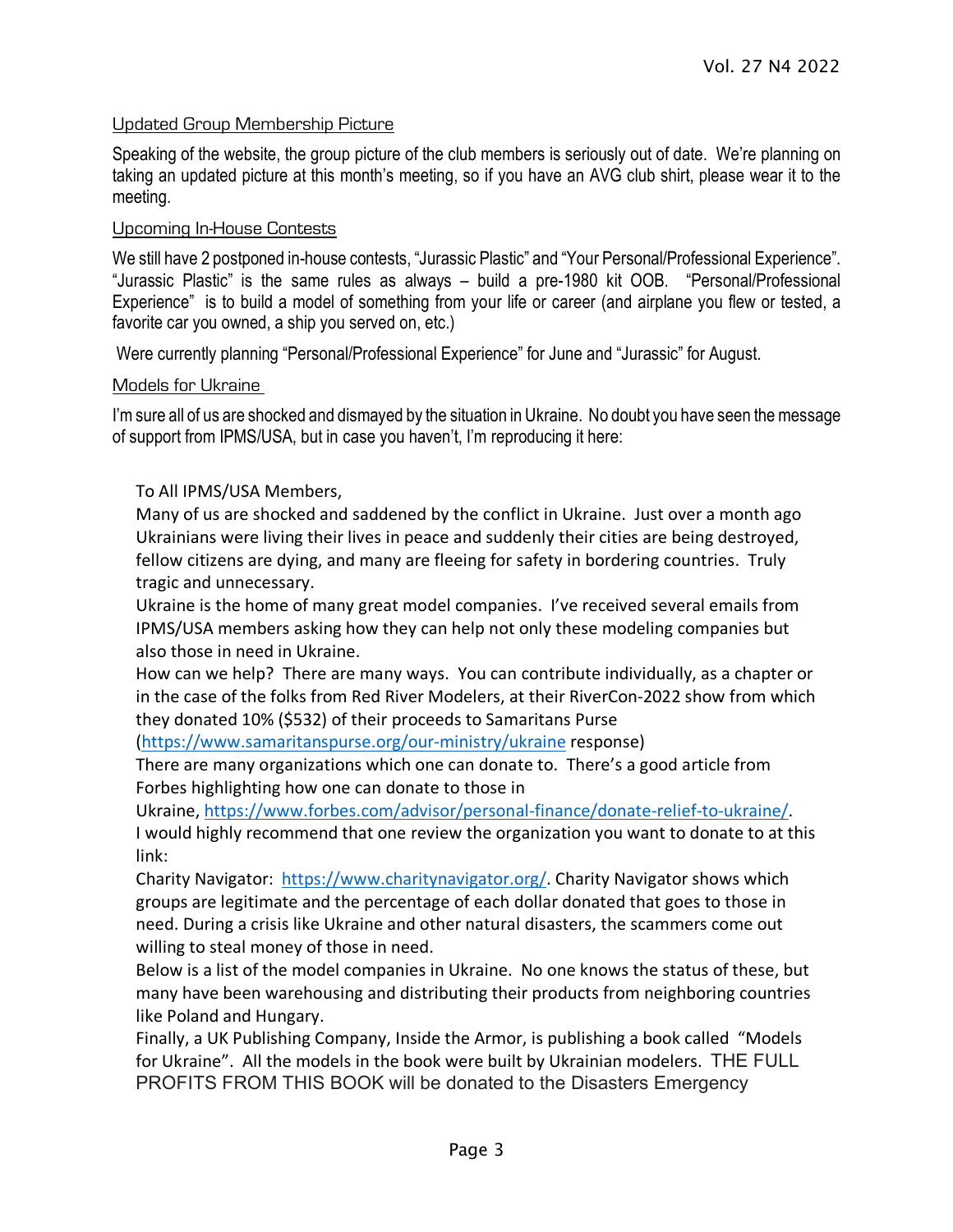Committee Ukraine Appeal to help refugees and civilians in the Ukraine. https://www.insidethearmour.com/product-page/models-for-ukraine-book We will keep you all updated if we hear any updates. Let's all pray this conflict ends soon and hope those in Ukraine will be able to start rebuilding their country. Dave Dave Lockhart

IPMS/USA President (678) 620-8417

ipmspresident@ipmsusa.org

Ace http://acemodel.com.ua/en

Aim Fan Model - https://www.scalemates.com/brands/aim-fan-model--3268 Amodel - https://www.scalemates.com/brands/amodel--66 Armory - http://armoryhobbyshop.com/ Arsenal Model Group - https://amg-models.net/ Art Model - https://www.scalemates.com/brands/art-model--918 Avis - https://www.scalemates.com/brands/avis--458 Condor - http://www.condormodels.com/ ICM - https://icm.com.ua/ Master Box -https://masterbox.com/us/en.html Military Wheels - https://www.scalemates.com/brands/military-wheels--359 MiniArt - https://miniart-models.com/ Modelsvit - https://www.modelsvit-eshop.com/ Riich Models - http://www.riichmodel.com/ Roden - http://www.roden.eu/ Skif - https://www.scalemates.com/brands/skif--268 Unimodel - https://www.scalemates.com/brands/um--509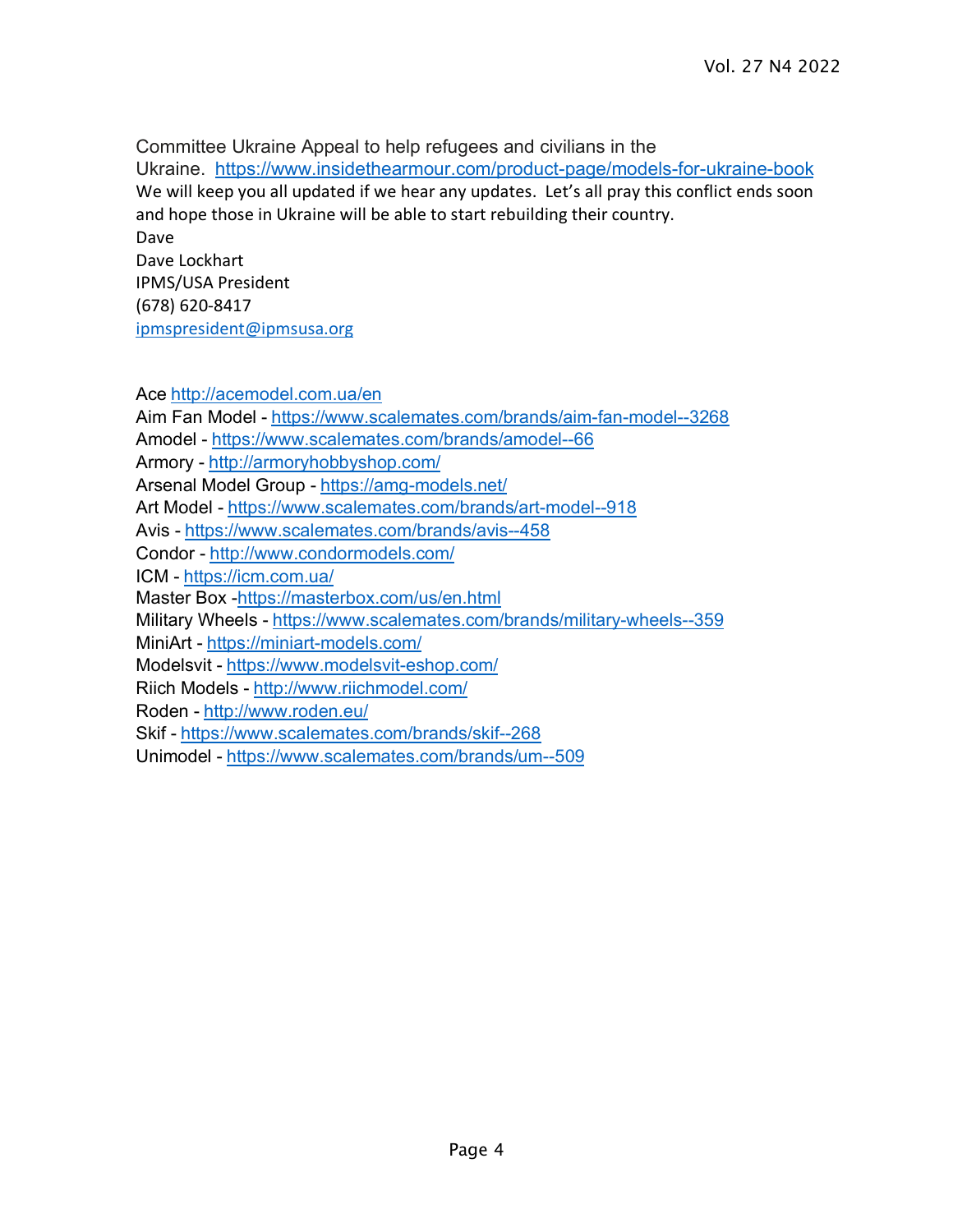# PRE-ORDER "MODELS FOR UKRAINE" the new book celebrating the model manufacturers of Ukraine ALL PROFITS WILL BE DONATED TO **HUMANITARIAN AID TO UKRAINE**

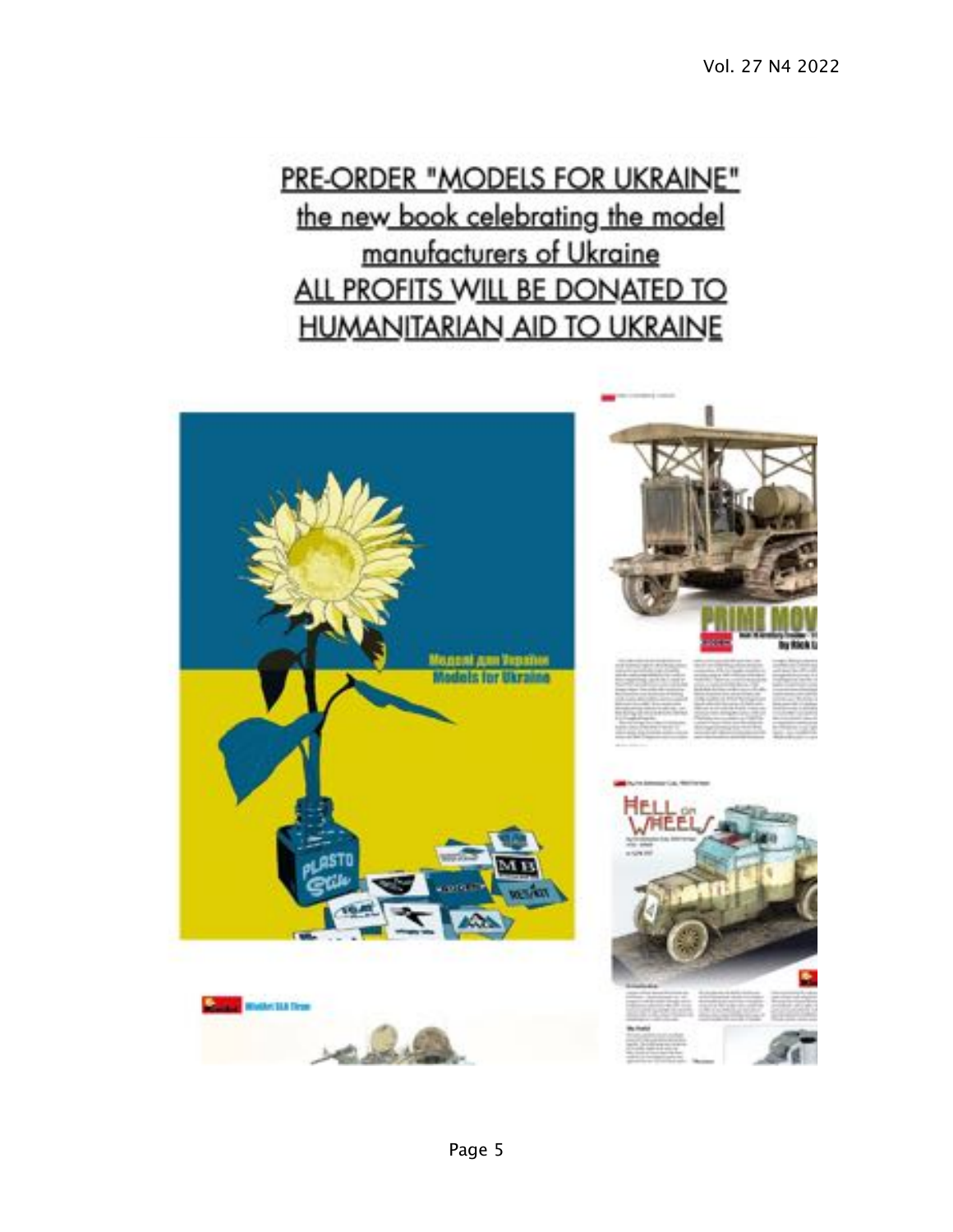#### March Meeting

It was exciting to hold our first meeting in our new meeting place! The portable classroom is comfortable and has plenty of room for displays

Attendance was good with nearly 20 members present



A number of nice models were on display

Mike O. brought some of his models he'd shared in the club email thread to be viewed in person:



Revell 1/24<sup>th</sup> VW Bus. Scratchbuilt guitar and baseball. Super dio with 1/25<sup>th</sup> Polar Lights Ford Pickup bat were neat touches

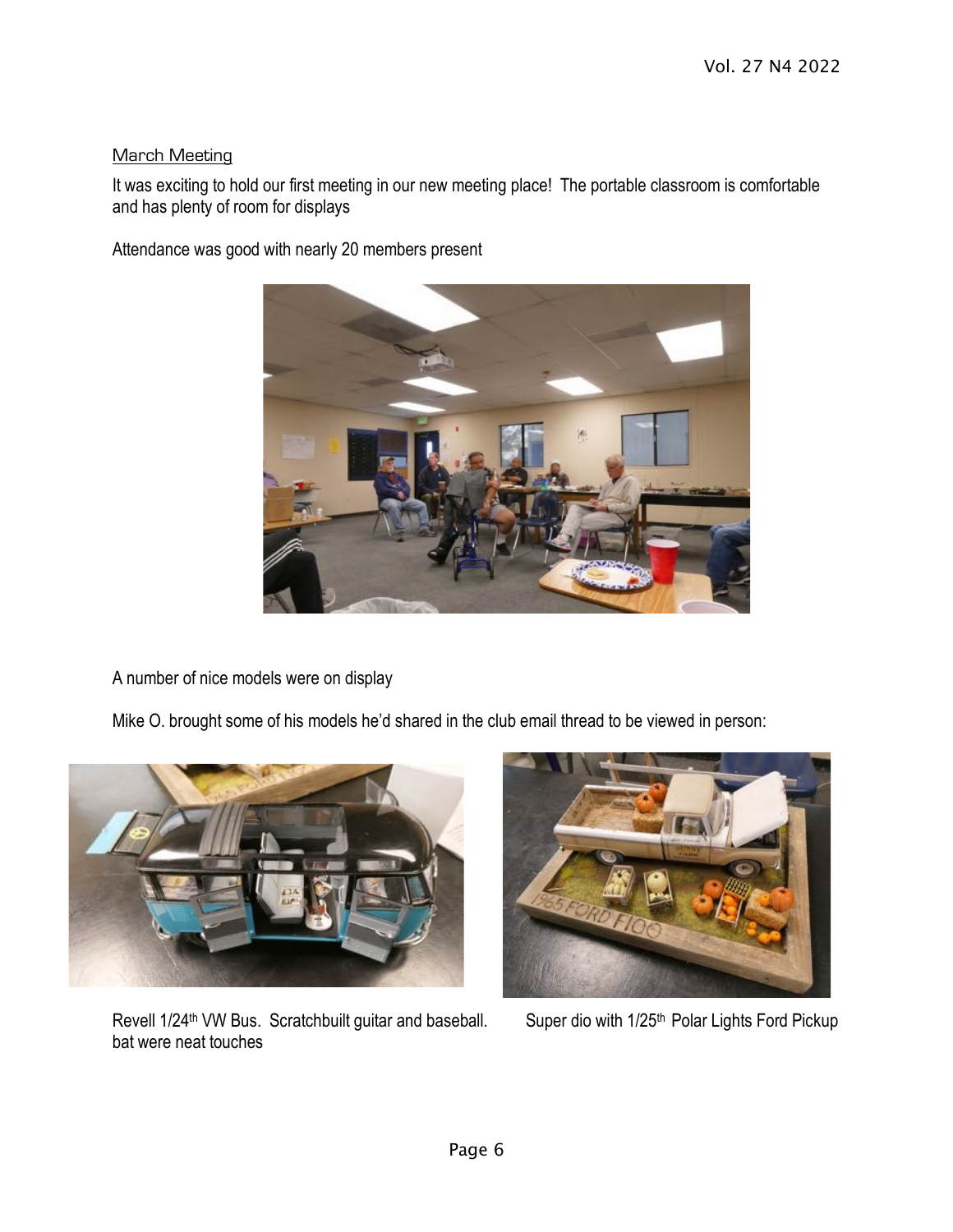

Another one of Mike W.'s fantastic Star Trek conversions, the USS Fletcher. This is from a Starcraft kit of the Atsugi-class, with 3-D printed nacelles. Mike says the kit is quite a challenge, with a huge step in the hull

Veep Rowdy had a very topical subject – a 1/72nd Ukrainian Mig-29.



Rowdy says it's some ancient kit (likely the old Revell kit) and isn't one of the greatest or most accurate. Nonetheless, he turned it into a nice display, complete with Ukrainian AF patches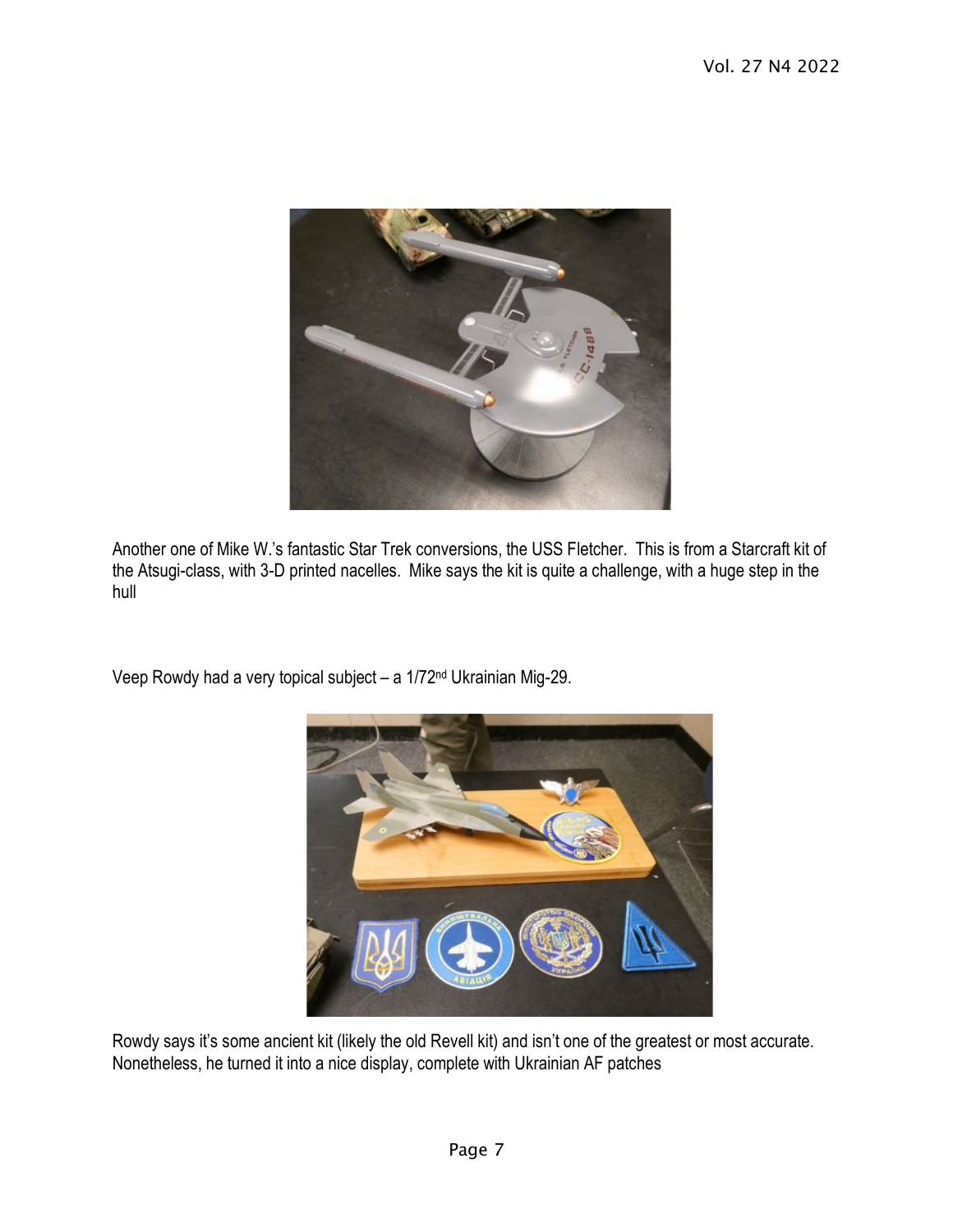

Mike S. had another of his nice armor builds, a1/35<sup>th</sup> Trumpeter T-90S. This one is pretty straightforward, lacking the humorous aspects of some of his other builds, but is nonetheless very impressive.

It took Mike 60 hours to construct, and the only addition is a wire antenna. Paint is custom-mixed shades of Tamiya and Vallejo. Mike says; " I thought I'd be clever and draw in the patches of digital camo with a Sharpie. Big mistake. After a final flatcoat, the Sharpie ink 'bled through the acrylic paint." Additionally: "This is a 1400+ piece kit. It's obvious form left-over parts that, with a couple of different sprues, it could be built as an earlier T-90 or even a T-72. The fit of the new turret ERA blocks is either poor or tricky. Same is true of the commander's hatch, so a periscope is missing."

Nillo had another unusual Jurassic kit, a Lindberg 1/96<sup>th</sup> Fulton's Clermont Side-wheel Steamboat

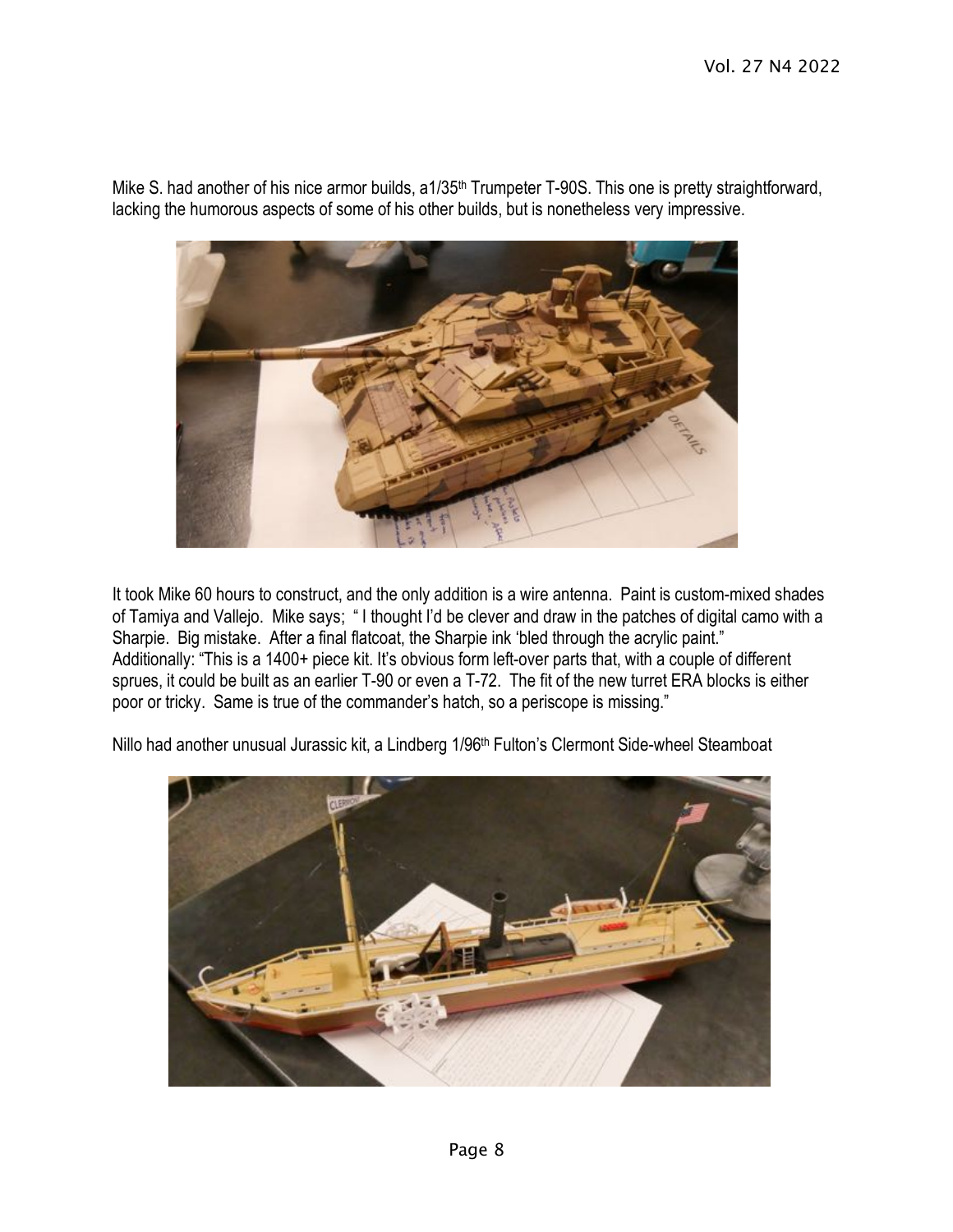It took 75 hours over 1 month for Niilo to complete his build. He used Tamiya and Testors paint and a red Gundam marker for finish. Silver and gold necklace chain was used for anchor chains and toothpicks for rigging deck plugs. Niilo writes: "The Clermont was designed and built by Robert Fulton and Robert Livingston t support Livingston's monopoly of steam navigation on the rivers of New York state. The requirement was to produce a steam-powered vessel able to travel 4 miles in one hour. On Monday, August 17, 1807, the first voyage of the Clermont began, carrying a party of invited guests, steamed up the East River and arrived at Clermont 20 hours later, a distance of 110 miles from New York City. The next day, the Clermont left to go to Albany, 40 miles away and arrived 8 hours later, Making a record of 150 miles in 32 hours. The following day the Clermont returned to New York City in 31 hours. The steamboat Clermont was a success, using pinewood a fuel for the boiler.

The build of this kit was interesting because subassemblies had to be constructed in a fashion other than instructions provided to allow for proper paddle-wheel gearing assembly and installation. Options for battery power are provided, but I did not use a battery. Rigging was the biggest time consumer for the project. You had to employ the "inside to outside" and the "midship to bow, then stern" approach to avoid crossing the rigging.

Interesting and challenging build but still fun. A lot of false starts before deciding which path to follow. I would recommend this kit for those who want something different."



Finally, I completed a relatively quick build (for me) of a 1/48th Eduard Fw-190A-3.

I spent about 25 hours on this build. I tend to be drawn to unusual subjects, and this is a somewhat unusual Fw-190. It was discovered at the Luftwaffe 'graveyard' at Bad Aibling airfield in 1945. At 3 years old, it was uncommon to find an A-3 still in service this late in the war, and the aircraft had evidence of updating and modification, such as the late A-8-style cooling gills, late wheels and removal of the outer wing armament. It is unknown what an A-3 was being used for this late, but it has been speculated that it was perhaps intended as the upper component of a 'Mistel' composite flying bomb.

This is one of Eduard's second-generation Fw-190 kits, which are light-years easier to build than their firstgeneration kit. The first-gen kits had a full engine and upper cowl guns, and it was very difficult to get all the nose panels lined up if you wanted to build everything closed up. I have one half-finished on the 'shelf of doom' that I goobered up the nose on.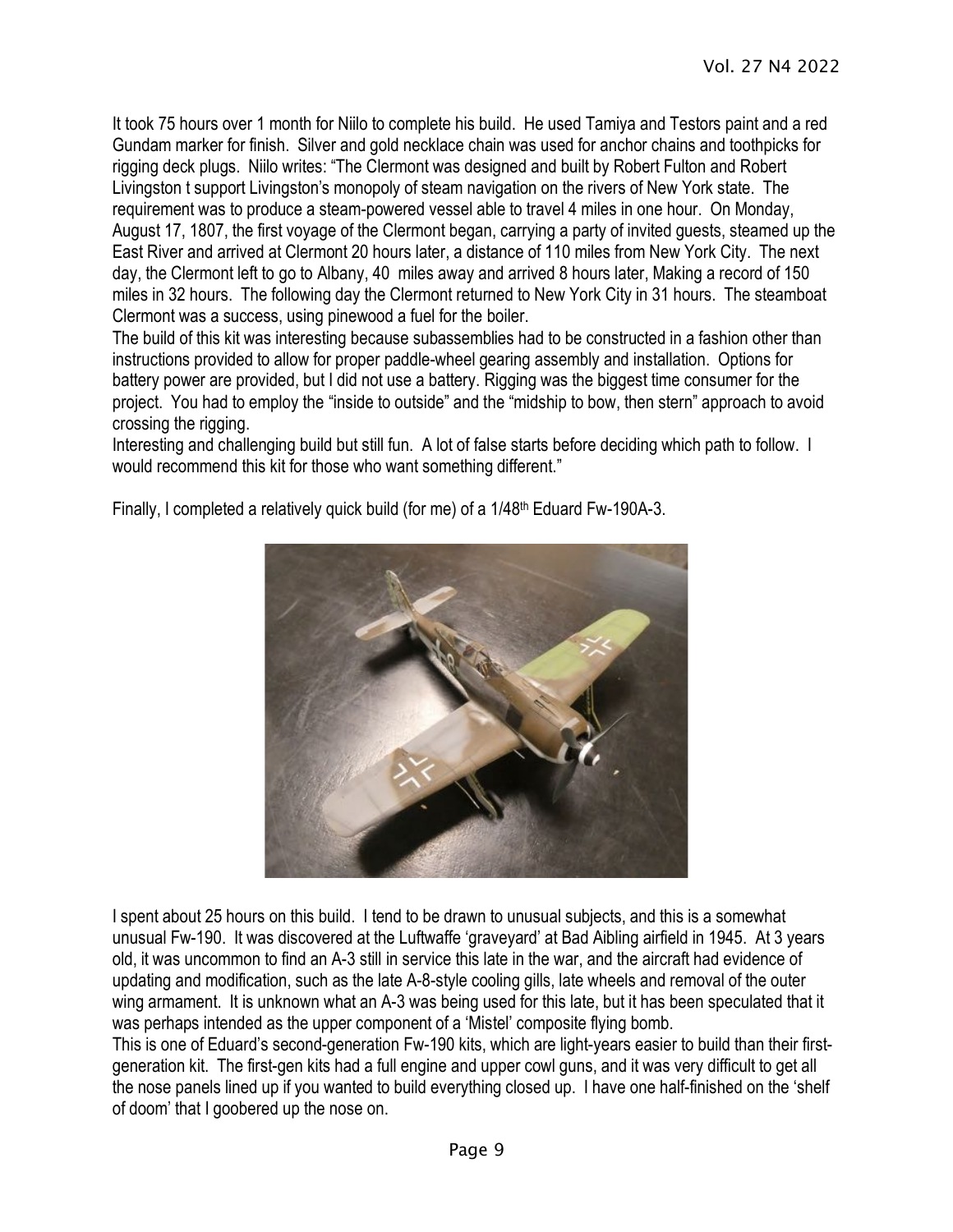



The new kit is a breeze to build, almost Tamiya, with very precise fit. You do have to be careful that the wheel well insert is fully seated, however, or you will have problems later. Also, unlike many recent Eduard kits, it doesn't have 1 billion tiny parts just for parts sake.

I built this kit from a couple of "Overtrees" kits (which are just the plastic parts – no decals or instructions). It's a bit of a kitbash, using the 2-gun wings and fuselage from an A-4 (to get the late-style cooling gills) with the tip of the vertical tail and rest of the parts from the A-3.

There is a bit of aftermarket. This is the first kit I tried Quinta 3-D resin decals in the cockpit, and they work a treat and look great. Eduard photo-etch rudder pedals and belts were also used (I didn't like the Quinta belts). I also used Barracuda resin exhaust stacks, Eduard Brassin late wheels and a Quickboost pitot tube (the plastic pitot is extremely fragile).

Paint is exclusively acrylic lacquer, a mix of Gunze Sangyo and AK Real Colors RLM shades. AK has released an extensive line of RLM colors, including several shades of some colors, such as 76 and 81. Some of their interpretations are rather controversial (RLM 83 as blue?), but are supposedly based on extensive research by experts, with many of the colors matched to actual examples (the have even published a book on their research).

Decals are from one of a couple of old Third Group sheets that I purchased some time ago because they featured late-war Fw-190's in interesting late-war schemes. The decals are at least 10 years old, and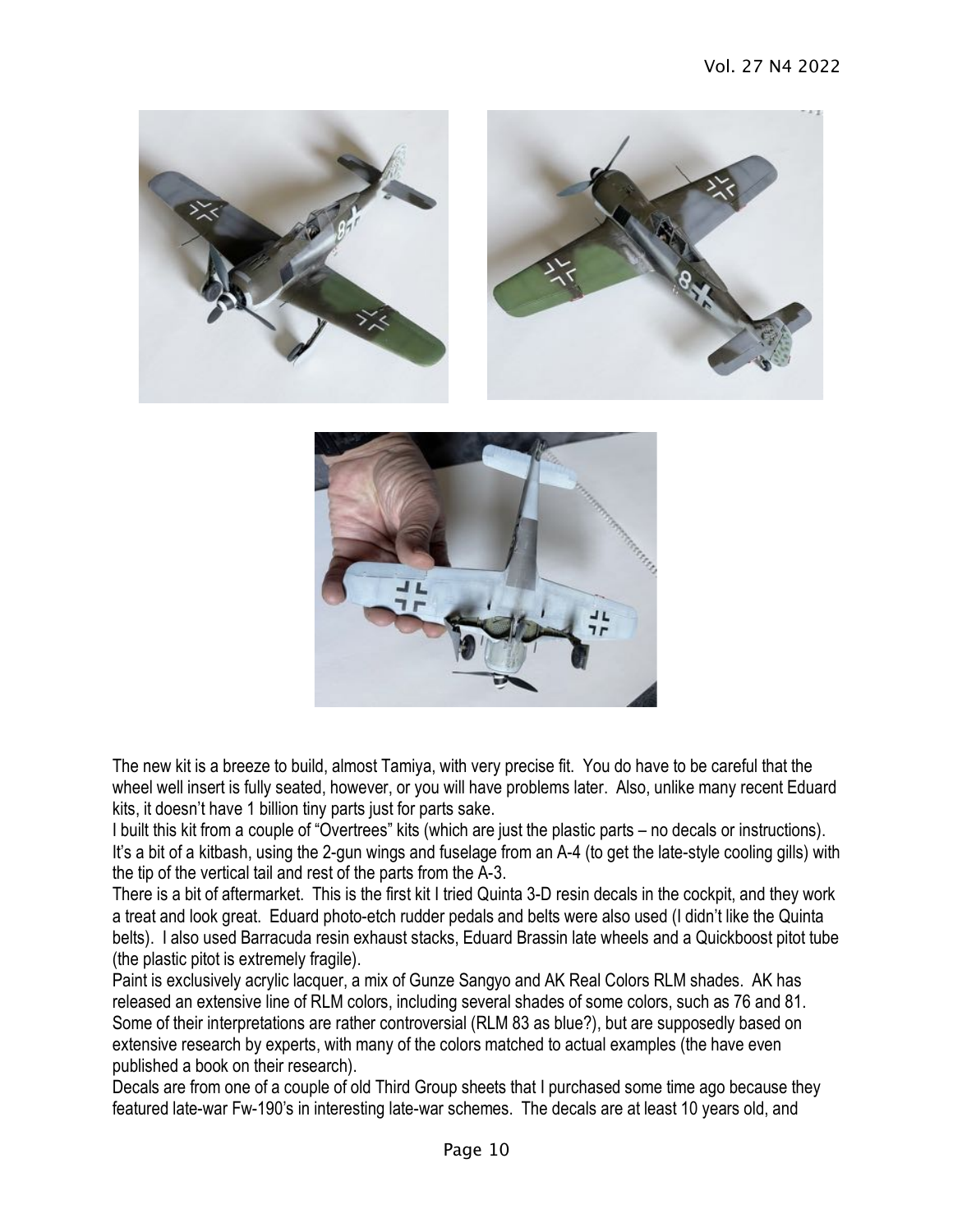unfortunately hadn't aged well – most disintegrated in the water, despite my overcoating them first. Fortunately I was able to salvage the unique markings – the generic markings came from some Microscale sheets. The spinner spiral was painted using Eduard's spiral mask, as the decal spiral disintegrated. There are a number of interpretation of the scheme on this aircraft. Some sources believe it was just the standard 74/75/76 scheme applied to A-3's, while Third Group suggests some parts of the aircraft were overpainted with 81 and 82. The photos I have of the actual aircraft show different tones on the left and right wings, so I went with Third Group's more interesting interpretation. I dare someone to prove me wrong!

Overall, I really like the new Eduard Fw-190's (I have 4 of them now) and will definitely be building more!

# 2022 Meeting Schedule (Tentative)

| Primary  | Activities                                                           | Refreshments | Demo | Review |  |
|----------|----------------------------------------------------------------------|--------------|------|--------|--|
| $15$ Jan | Physical meeting at Prez Bill K's house, Palmdale 1 - pm             |              |      |        |  |
| 19 Feb   | Physical meeting at Admin Amateur Matt's house, Palmdale $1 - 4$ pm  |              |      |        |  |
| 19 Mar   | Physical meeting at Desert Christian High School, Lancaster 1 - 4 pm |              |      |        |  |
| 16 Apr   | Meeting at Desert Christian High School, Lancaster, 1 - 4pm          |              |      |        |  |
| 21 May   |                                                                      |              |      |        |  |
| 18 June  |                                                                      |              |      |        |  |
| 16 July  |                                                                      |              |      |        |  |
| 20 Aug   |                                                                      |              |      |        |  |
| 17 Sept  |                                                                      |              |      |        |  |
| 15 Oct   |                                                                      |              |      |        |  |
| 29 Oct   | 2022 Desert Classic                                                  |              |      |        |  |
| 19 Nov   | 2023 Club Officer Nominations                                        |              |      |        |  |
| 17 Dec   | 2023 Club Officer Elections, Gift Exchange                           |              |      |        |  |

# The Tool Crib

Nothing this month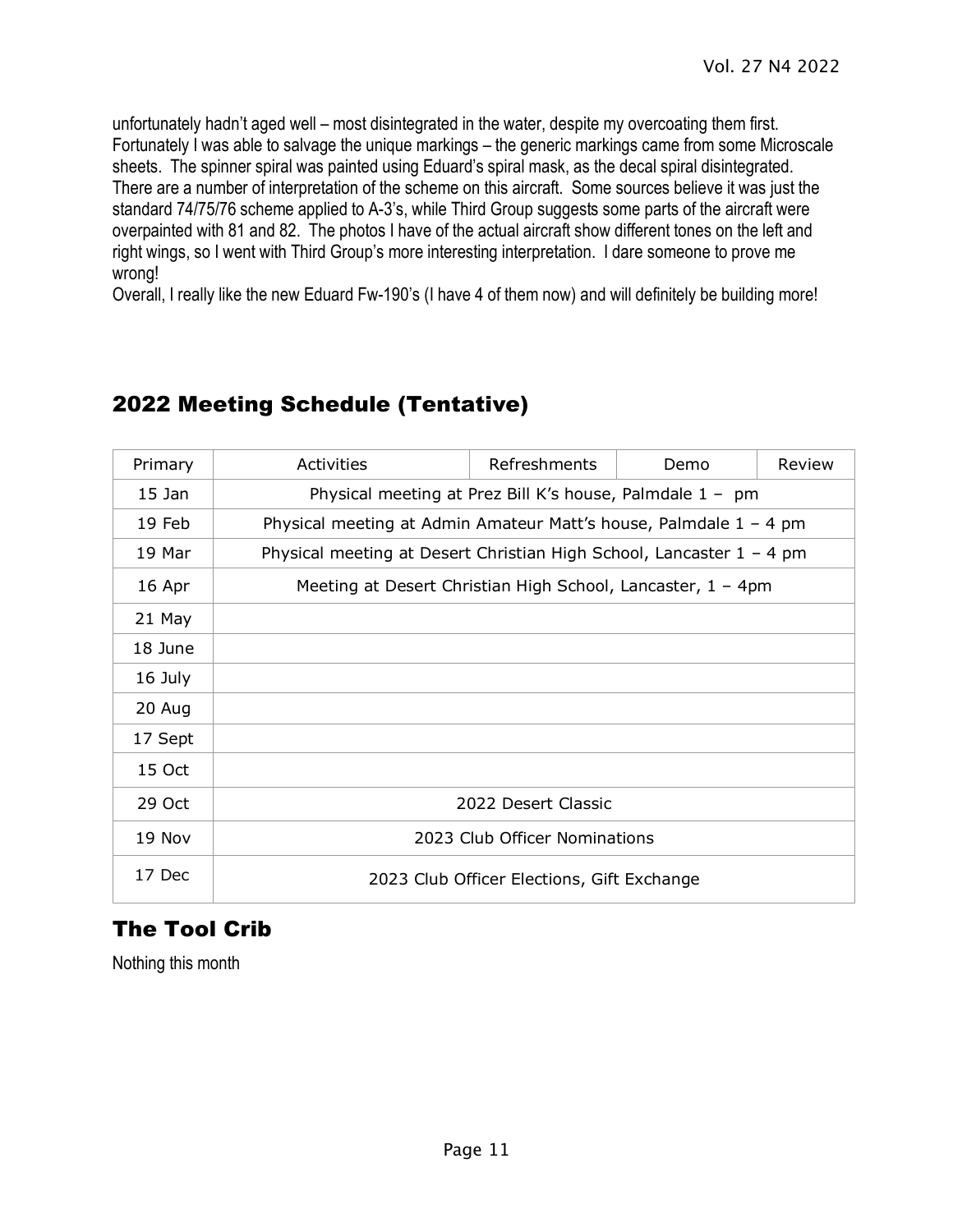### Kit Reviews

*MPC (Round 2) 1/48th Space:1999 Hawk Mk.IX*



Many of us of a "certain age" have fond memories of watching the science fiction programs produced by Gerry and Sylvia Anderson. As kids, we anxiously awaited the next episode of "Fireball XL5", "Stingray" and, of course "Thunderbirds". Instead of live actors, the Andersons utilized sophisticate marionette puppetry, dubbed "Supermarionation" (there's a fantastic documentary on the Andersons and Supermationation, "Filmed in Supermarionation". I highly recommend it).

Gerry Anderson longed to produce live-action film – he was forced to employ puppetry by the limited budget imposed by the British independent network, ITV. By the late 1960's Anderson had attained enough success that he was able to obtain funding for a live-action sci-fi movie "Doppelganger" (released in the U.S. as "Journey to the Far Side of the Sun"). "Doppelganger" tells the story of a mission to a mysterious planet discovered in the same orbit as the Earth, but on the opposite side of the Sun. The astronauts seem to have failed in their mission when they return to Earth, but gradually realize things are not what they seem, as they are in a world that is a mirror image of the Earth they have left. While plagued by somewhat stilted dialogue and some wooden acting in places, "Doppelganger" features some very welldone model-based special effects with plausible hardware, including an interesting lifting body vehicle, the "Dove". It's worth a watch if you come across it (it's available on DVD).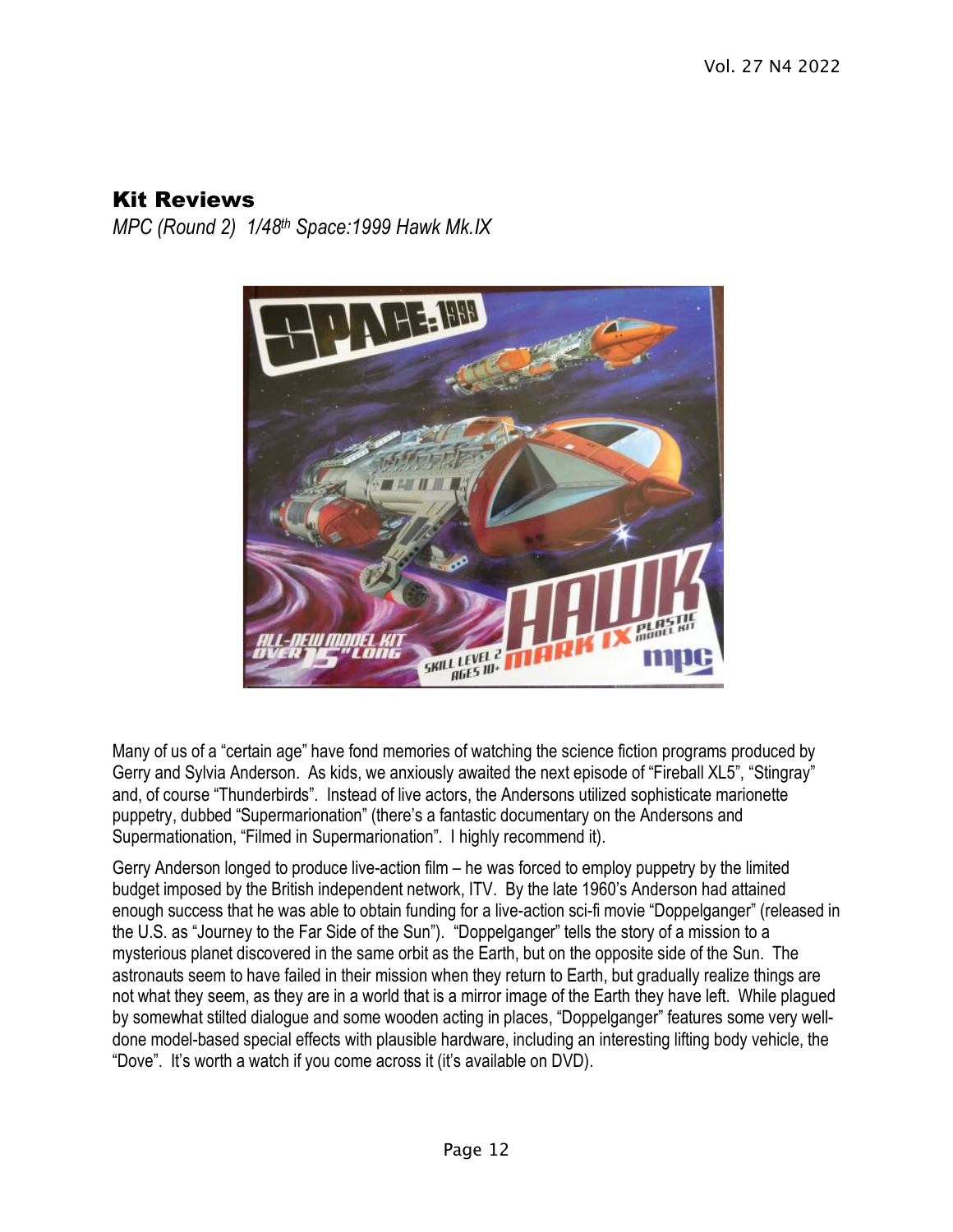While not a tremendous success, "Doppelganger" was successful enough to allow Anderson to produce a live-action sci-fi series in 1970. This was "UFO", the premise being that an dying alien race was coming to Earth and kidnapping humans to use as "spare parts". Set in the future year of 1980, a secret organization, the Supreme Headquarters, Alien Defense Organization (S.H.A.D.O.), hidden in a film studio, was responsible for defending the Earth from the alien invaders. SHADO possessed some interesting hardware, including a submarine-launched interceptor aircraft and a moonbase with missile-launching space-based interceptors.

Anderson's shows had often been more popular in the U.S. that Europe (especially "Thunderbirds") and "UFO" was broadcast on network TV in the U.S. "UFO" did well enough that ITV funded Anderson to produce a big-budget sci-fi program specifically for the U.S. market. For the first time, relatively well known U.S. actors were signed, the husband-wife team of Martin Landau and Barbara Bain, formerly of "Mission: Impossible". Originally, the show was to be a follow-on to "UFO", set on a moonbase defending the Earth from aliens. Before production started, however, the premise changed to the Moon being used as a storage dump for Earth's nuclear waste. The catastrophic detonation of the waste hurls the Moon from Earth orbit, leaving it to wander through space. Although a somewhat dubious scenario, it allowed for much more creative freedom as the residents of Moonbase Alpha could encounter all sorts of interstellar phenomenon and alien lifeforms.

The higher budget allowed for more elaborate special effects than previous Anderson television shows. Special effects supervisor Brian Johnson had been an assistant to Douglas Trumball on "2001: a Space Odyssey", and his spacecraft designs and effects were obviously influenced by his work on that movie. Johnson became one of the most highly regarded effects supervisors in the industry, and was in charge of the effects for "The Empire Strikes Back".

The new show, "Space:1999" debuted on American television in the fall of 1974. It was generally met with poor reviews. While Johnson's effects were praised, the program was criticized for its rather absurd premise, uneven scripting, and poor performances of some of the principle actors, particularly Bain. U.S. rating were not what had been hoped, so the program underwent a radical (and bizarre) re-vamp for its second season. Major characters disappeared with no explanation, the Moonbase command center completely changed, as did the crew's uniforms. The tired sci fi trope of the shape-shifting alien was added as a major character (played by famed actor Max von Scheel's daughter, Catherine). Scripts became even more ludicrous and uneven. The re-vamp was savaged by critics, and fans of "Space:1999" regard the second season as vastly inferior to the first and an embarrassment. Ratings for the second season were even lower than the first, and "Space:1999" didn't return for a third season.

Brian Johnson's spacecraft designs for "Space:1999" have long been favorites of modelers, led by the iconic Eagle. The Eagle, the general-purpose freighter/transport/defender of Moonbase Alpha, has always had a practical appearance and seemed to be a plausible, workable spacecraft. Johnson has said he was inspired by real spacecraft, particularly interplanetary probes and the Apollo LEM, and wanted the Eagle to appear as a rugged, utilitarian workhorse. Another favorite of modelers is Johnson's " Hawk Mk.iX", although it only appears in a single episode "War Games". In "War Games", Moonbase Alpha appears to come under attack from an Earth force, consisting of a large bomber, escorted by a number of smaller craft. Science Officer Victor Bergmann identifies the smaller ships as "Hawks! They're Mk. IX Hawks!" The Hawk is obviously related to the Eagle, but much sleeker. Precisely what the Hawk's function is isn't clear, but it certainly appears to be a fighter of some sort, and the fact that it is on it's 9th version suggest that there was some sort of space conflict in Earth's history prior to 1999. Johnson has suggested that the Hawk was the ultimate refinement of the original Interceptor from "UFO"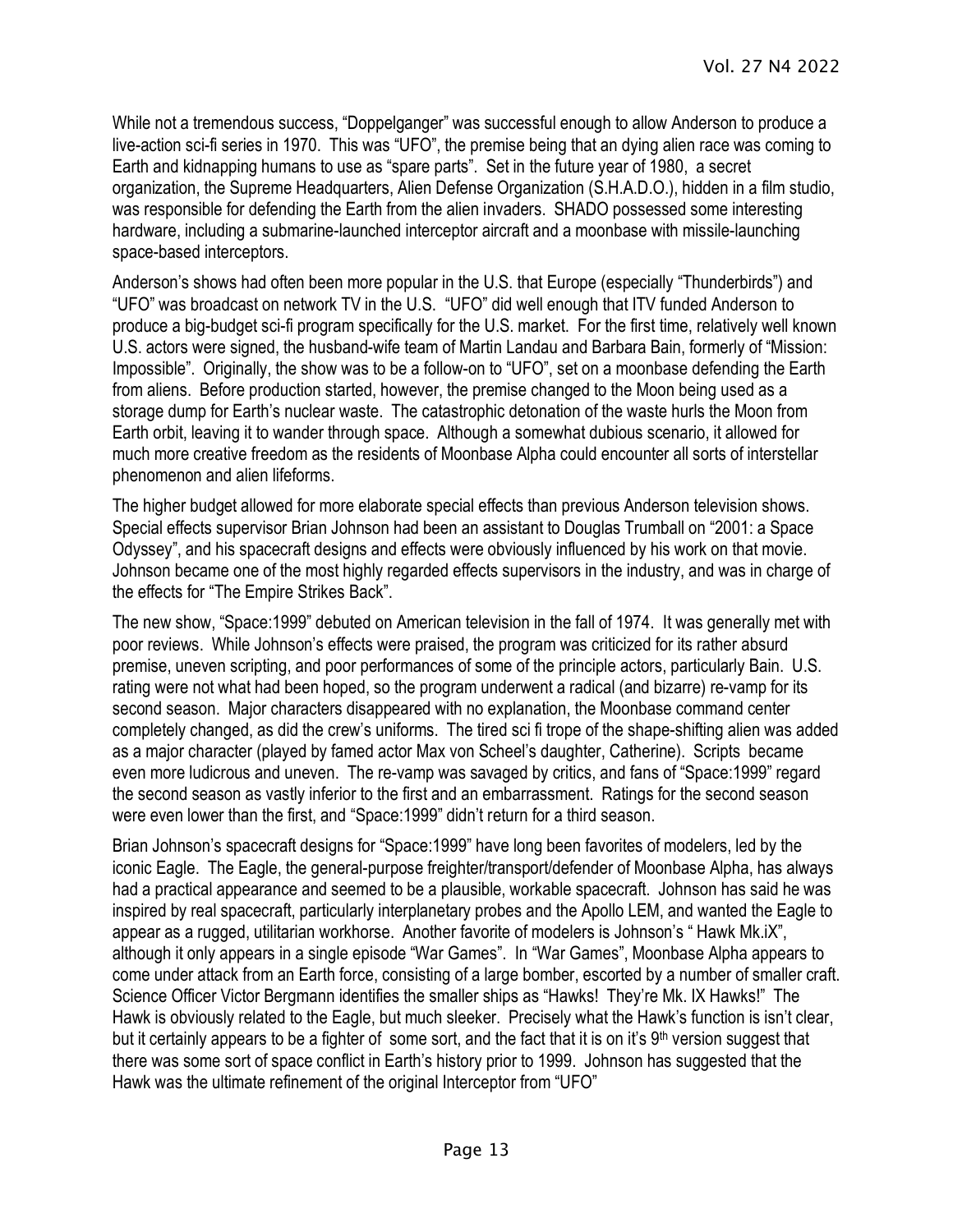Round 2 Models surprised the modeling community by announcing they would be releasing newly tooled "Space:1999" kits under their MPC brand. The first was their fabulous 22" Eagle transporter. This was the same size as the medium size studio filming model (the main, large, filming model was 44") and is widely considered to be 1/48th scale (although the precise dimensions of the 'real' Eagle are somewhat in dispute) This was followed by a 1/72nd Eagle and a 1/72nd Hawk Mk. IX. The Hawk is long a favorite of "Space:1999" modelers (an earlier kit had been released by Airfix at the time the show originally aired and is now difficult to find), and many were pleasantly surprised when Round 2 announced they were releasing a larger version as a companion to the large Eagle. Unlike the Eagle, the new Hawk doesn't really correspond in size to any of the studio models (the large filming model was 13", which made it somewhat larger than 1/48<sup>th</sup>), but Round 2 probably made the right decision in producing the kit to the same 1/48<sup>th</sup> as their large Eagle.



The kit comes packaged in a medium size flat box, with colorful photographs of the completed kit on the top and bottom.



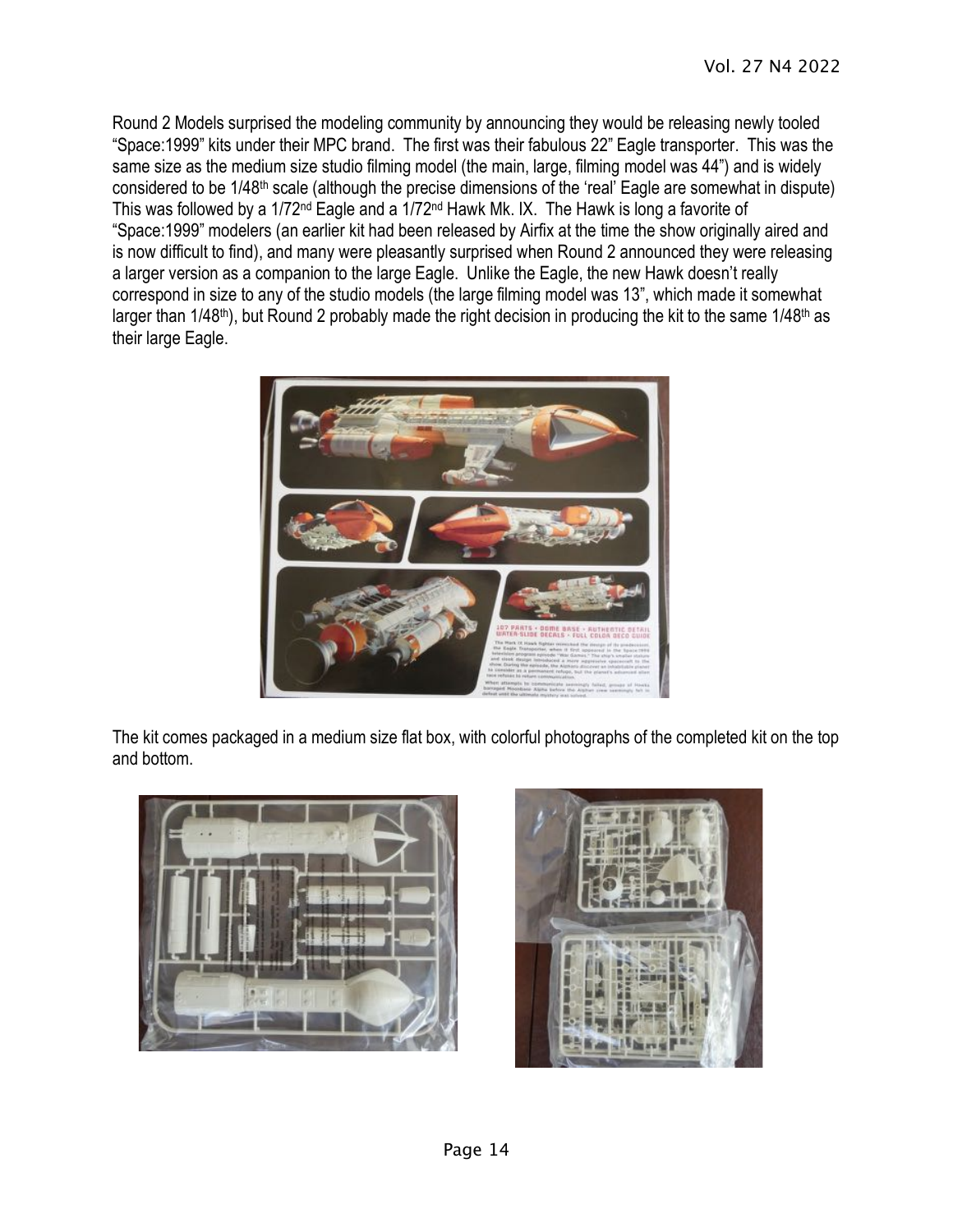The kit consists of 103 white parts, a 2-piece black domed stand and 2 clear windscreen pieces. No cockpit interior is provided, however, not even the astronaut figures from the Eagle kit (which duplicate the Revell Gemini astronaut figures used in the studio models). Paragrafix makes a photo-etch notional cockpit (designed by Brian Johnson) in photo-etch for the 1/72nd kit, so perhaps they will scale it up for this kit. Or you could simply paint the windows black. Instructions are in the standard black-and-white line art format typical of Round 2 (or old MPC, for that matter).



The decal sheet includes all the major detail panels for both the original all-white Hawk or the orange-andwhite film version (the Hawks had orange paint hastily applied during filming to visually differentiate them from the Eagles on screen). The kit is a little unusual in that the painting and decal instructions are printed on the side panels of the box bottom



The original studio models used many detail parts from contemporary plastic kits (you can recognize parts from the 1/144th Airfix Saturn V) and other repurposed items (the main engine nozzle on the Hawk is the cap from a laundry detergent bottle, and the rocket pod noses are cake decorating tips!). The kit accurately depicts all of this – you can recognize parts of upper stage of the Apollo Lunar Module on the kit!

This is a really well-done kit, and fairly reasonably priced at about \$56 retail. If you're a fan of 1970's science fiction, I highly recommend this kit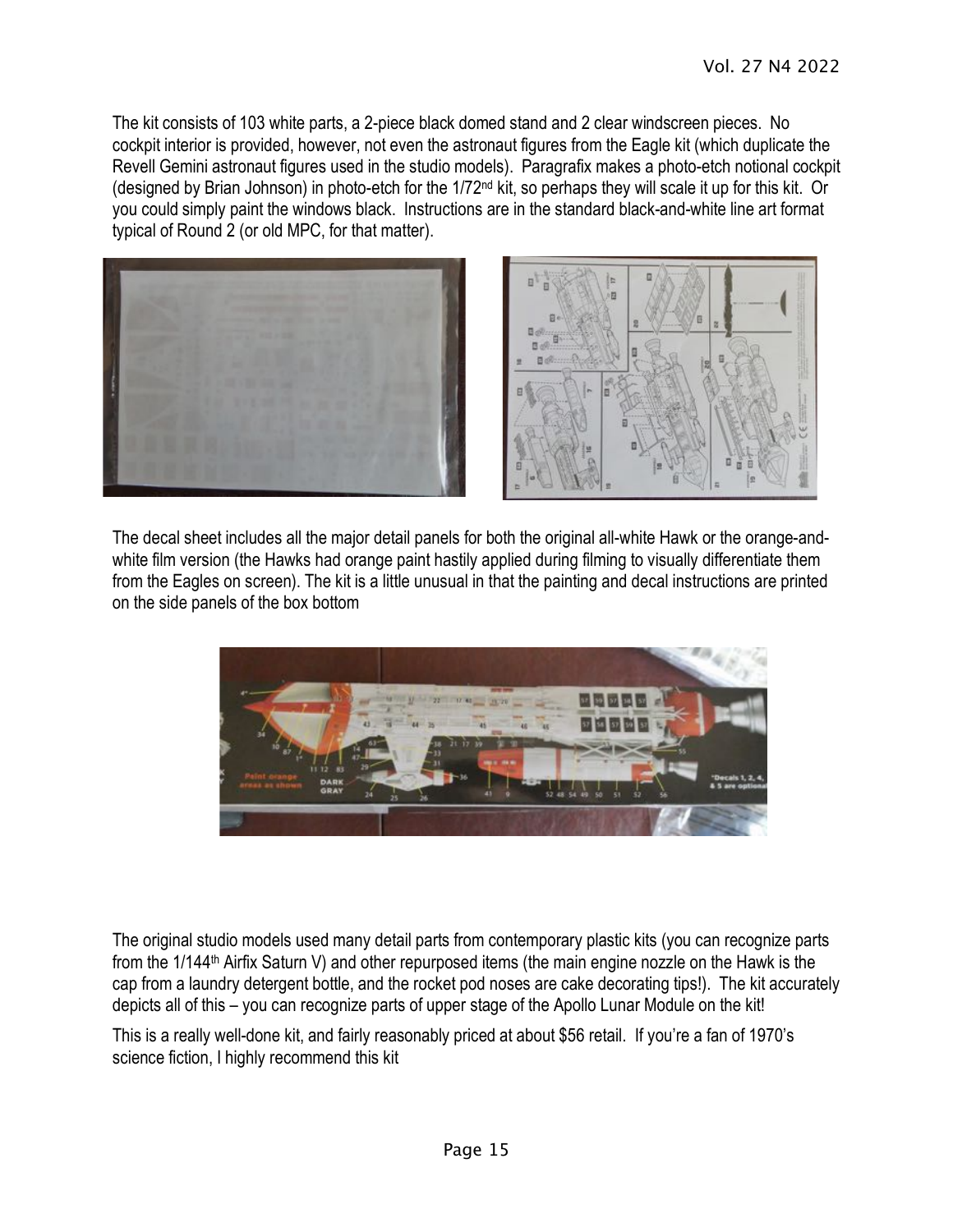Vol. 27 N4 2022

#### *Brengun 1/48 Extra EA300L*

John S. has an in-box preview of another cool new kit, the Extra 300 competition aerobatic airplane



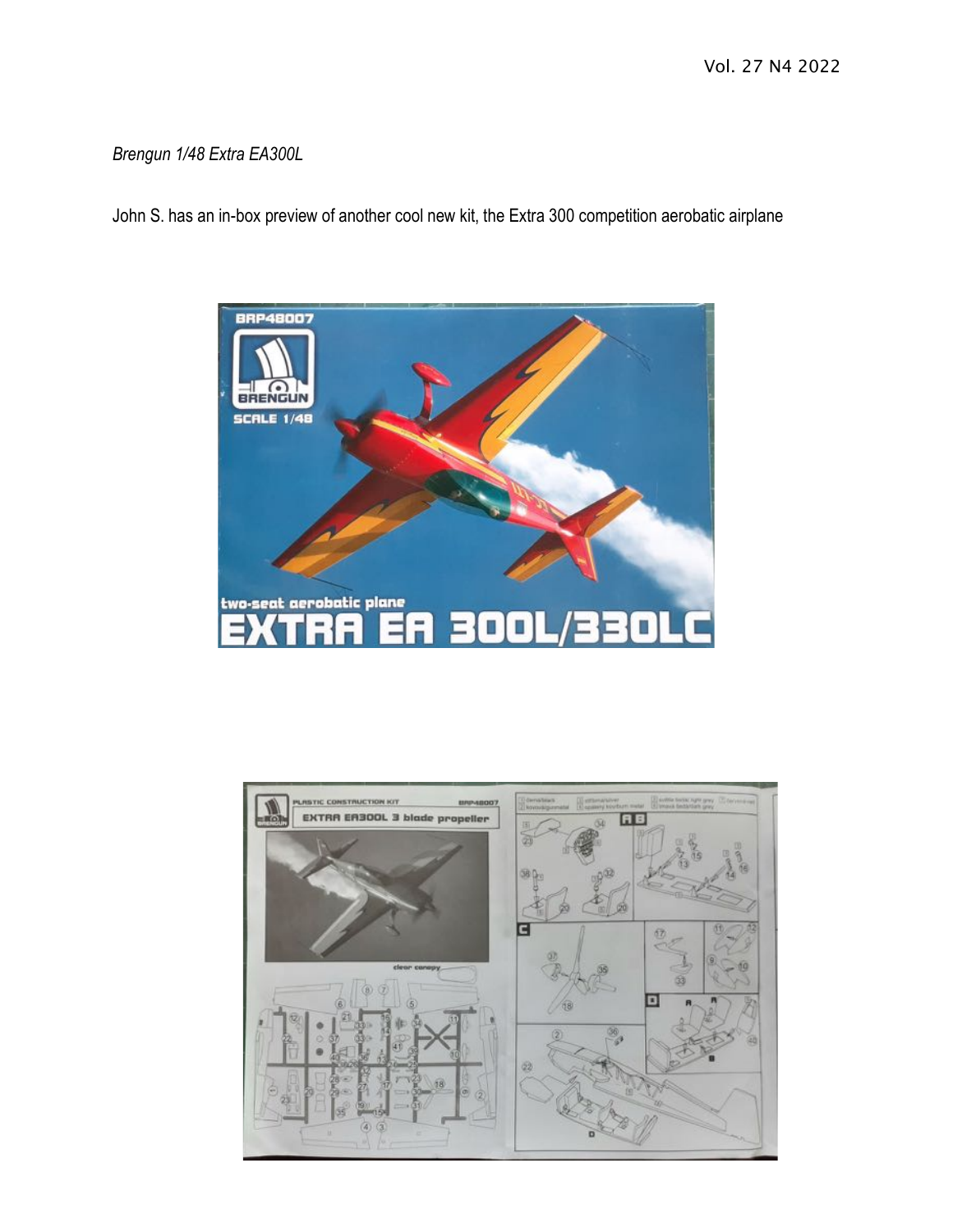



#### **Extra EA300L**

| Manufacturer: Brengun |                                               |
|-----------------------|-----------------------------------------------|
| Scale:                | 1/48                                          |
| Kit #:                | 48007                                         |
| Price:                | \$52.00                                       |
| Decals:               | Two options                                   |
| Reviewer:             | John Summerford                               |
| Notes:                | Photo-etch is a separate purchase for \$22.00 |

#### **History**

Courtesy of Skytamer.com

The Extra Flugzeugbau EA-300 is a two-seat aerobatic monoplane capable of Unlimited category competition. It was designed in 1987 by Walter Extra, an award-winning German aerobatic pilot and built by Extra Flugzeugbau. Design of the Extra EA-300 was based on the Extra EA-230, an early 1980's monoplane having a wing made of wood. The Extra EA-300 has a welded steel tube fuselage covered in aluminum and fabric. The mid-set wing has a carbon fiber composite spar and carbon composite skins. A symmetrical airfoil, mounted with a zero angle of incidence, provides equal performance in both upright and inverted flight. The landing gear is fixed taildragger style with composite main legs and fiberglass wheel pants. The powerplant is a fuel-injected Lycoming AEIO-540 which produces 300 hp (224 kW).

The first two-seat Extra EA-300 made its maiden flight on 6 May 1988, with German type certification following on 16 May 1990. The single seat Extra EA-300S flew on 4 March 1992. The Extra EA-300 is stressed for  $\pm 10^{\circ}$ g" with one person on board and  $\pm 8$ Ig with two. Some Extra EA-300's are certificated in the Experimental Category in the U.S., while others are certificated in the Aerobatic category.

Extra EA-300L is also a two-seat version with low mounted wing and shorter fuselage. More Extra EA-300L aircraft have been produced than any other model. Its wing is mounted at the bottom of the fuselage, with its span reduced from 26 ft 3 in  $(8.00 \text{ m})$  to 24 ft 3 in  $(7.39 \text{ m})$ .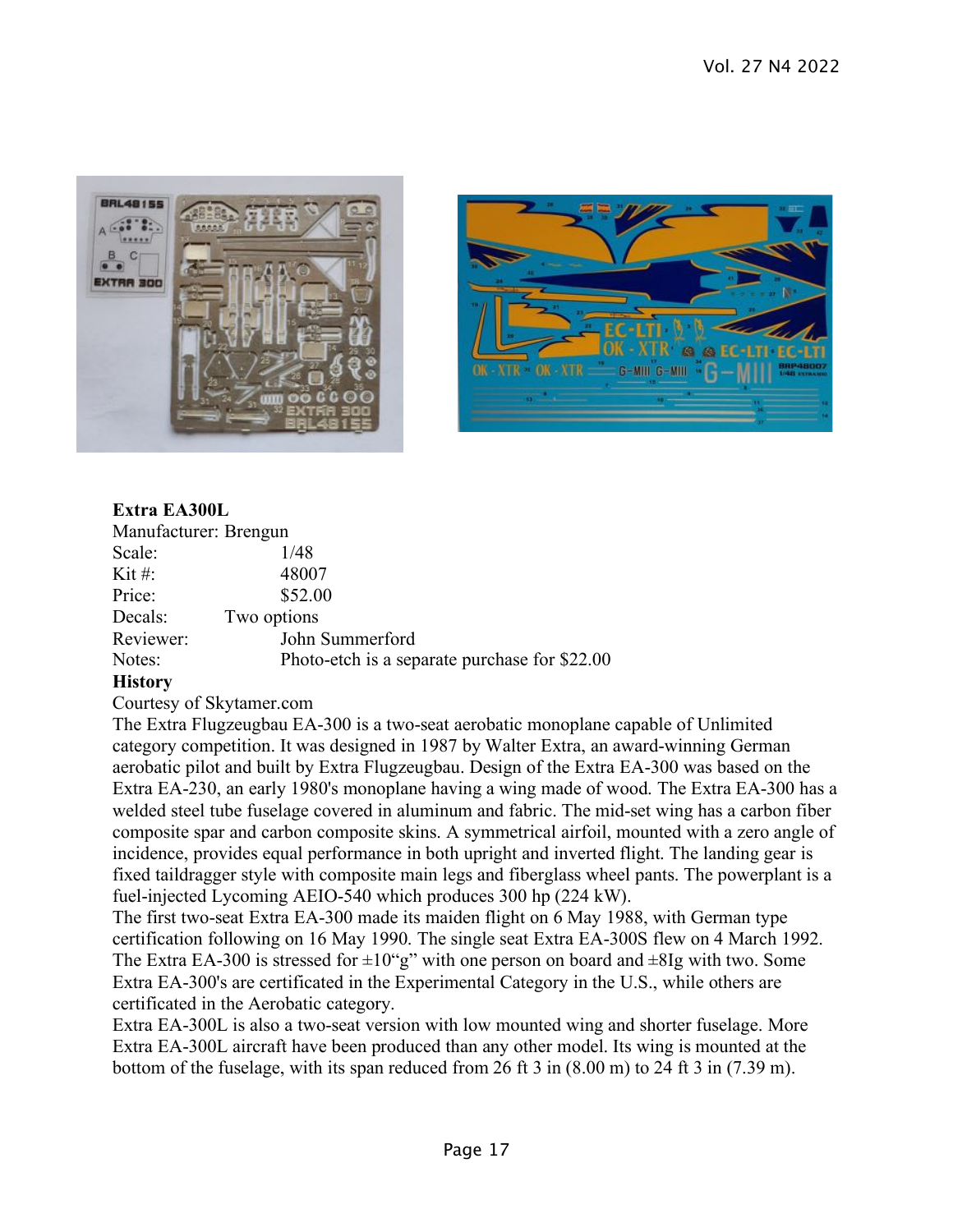Improved ailerons boost the EA-300L's roll rate to 400 degrees per second. All EA-300L's are fully certified under FAA and European Joint Aviation Authorities regulations.

#### **The Kit**

Unlike most of Brengun's products, this is an injection molded kit. It comes in an end-opening box and consists of two sprues of blueish-gray crisply molded sprues that look similar to Airfix's offerings. The backside of the box has color information. Sidewall detail is molded into the fuselage halves. Overall detail might be a bit overstated, but with a flashy paint scheme, that may not be an issue. A four bladed prop is included, but not for use with this airframe.

The instructions are on a bi-fold sheet and includes a parts map. The only text is generic color call-outs in Czech and English. Assembly starts with subassemblies for the cockpit, prop, and wheels. The cockpit gets trapped in the fuselage halves, followed by attaching the wings and stabs. Underside details come next and the canopy is added last.

To model an acrobatic aircraft, one can either scratch build the reference rods for the wing tips, (clearly in view in the cover photo) or buy the photo-etch fret. The fret also includes an instrument panel with acetate dials, seat belts, and a few other details.

Decals are provided for two aircraft. Trim lines and ID lettering are provided for an English plane painted black and yellow that the modeler will have to reproduce. The aircraft seen on the cover is a red Spanish plane with yellow and blue markings and is the second option. Those markings are provided as decals.

#### **Conclusion**

It's annoying that the photo etch comes separately at additional cost (including another shipping fee) but it's a "must-have" to build an accurate model. The low parts count and conventional assembly sequence should make for a relatively quick build even if it is a short-run kit. Of course, the use of the photo-etch pieces will add to the time.

If one chooses to model the Spanish aircraft, perhaps the best way to finish the model is to paint it entire entirely red to avoid masking and don't worry if the yellow decals are not opaque, at least they will be consistent.

# Club Demos

None this month.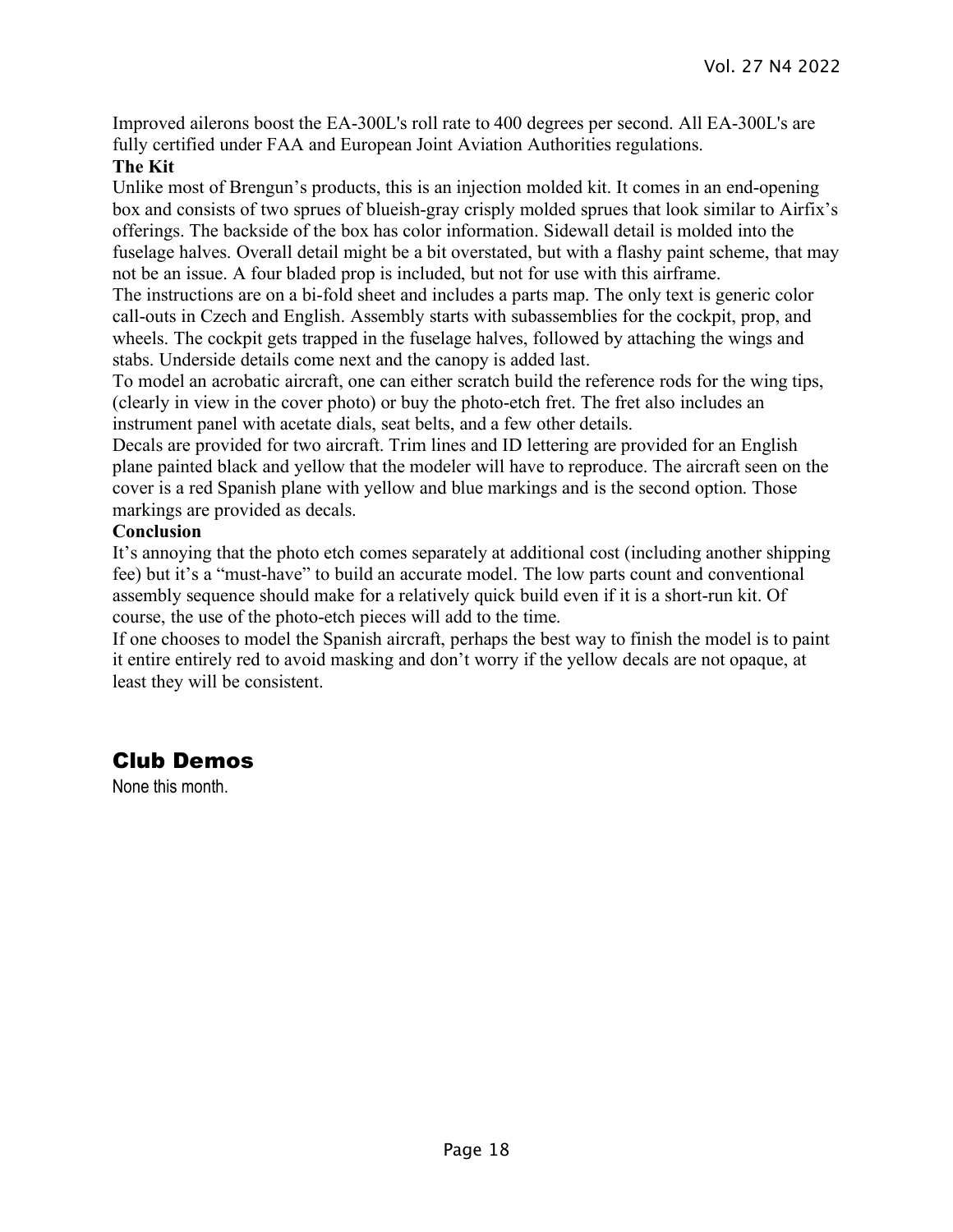# Member Show and Tell, 27<sup>th</sup> COVID Edition

Stephen has taken a break from his usual jets and built a prop this time, the Tamiya 1/48<sup>th</sup> Kawanishi N1K1 Koyfu (Rex)

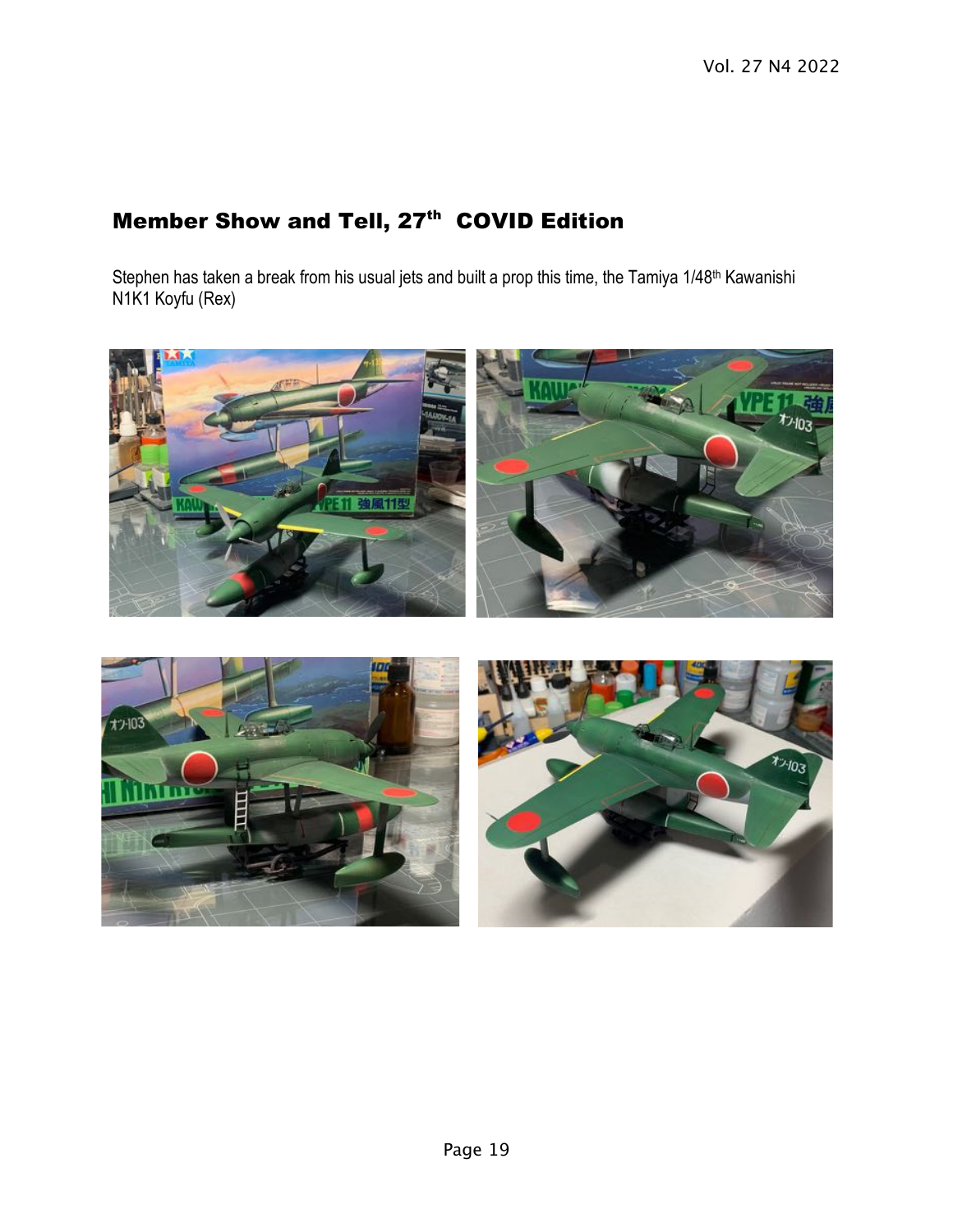

From Stephen: "Purchased at the NEX in 1999, Atsugi Japan. Tamiya type 11 Koyfu. 1:48. I added a seat belt from Eduard, the rest is from the box."